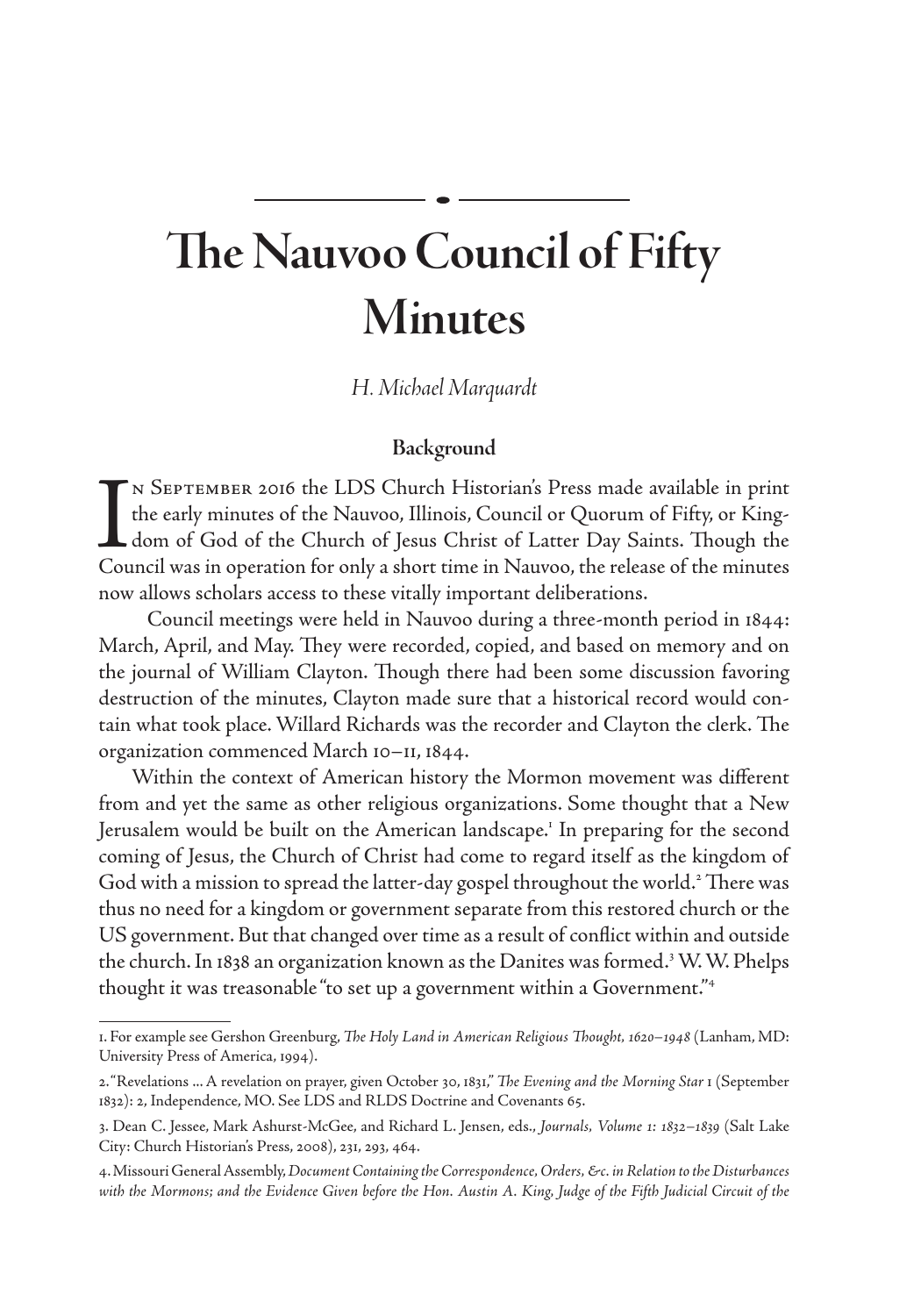During the Nauvoo period of church history there developed an inclination to form secret organizations. One such group was the Council of Fifty. Some thirty-five years ago two studies of this council were published but were limited to available historical records<sup>5</sup> because these three volumes of minutes were not available at the time. Although there seems to have been a problem in keeping the topics discussed in the meetings confidential, such is no longer the case.

Several early programs were commenced at Nauvoo by Joseph Smith in 1844. They included plans for westward migration of church headquarters toward the general areas of Texas, Oregon, California and the Rocky Mountains. After writing letters in November 1843 to a few presidential candidates on their views of the Mormons, Joseph Smith decided to become a candidate himself for president of the United States. His main publication on the subject, written for him by W.W. Phelps, was titled, *General Smith's Views of the Powers and Policy of the Government of the United States*, and was first published in Nauvoo in February 1844. Sidney Rigdon became Smith's running mate for the office of vice president.

Latter Day Saints still continued to view themselves, especially in Nauvoo, in a persecution mode, envisioning their actions as a defense of their rights under the Nauvoo Charter. Their view was that the US government was as much responsible for actions against them as were the states of Missouri and Illinois. As such, survival became an existential objective in the quest to protect their church and their leader Joseph Smith.<sup>6</sup>

### **Joseph Smith as Chairman of the Council**

The council consisted of about fifty men who were bound by secrecy and sworn in allegiance to chairman Joseph Smith. Members of the Kingdom of God were forming a theocracy wherein the voice of God was to become the voice of the council. They envisioned their group as the kingdom that Daniel of the Old Testament saw coming out of a mountain and filling the earth. As recorded in the minutes, the name of the select organization was the result of a revelation pronounced by church president Joseph Smith on March 14.

The name of the council was discussed and the Lord was pleased to give the following Revelation; Verily thus saith the Lord, this is the name by which you shall be called, The

*State of Missouri, at the Court-House in Richmond, in a Criminal Court of Inquiry, begun November 12, 1838, on the trial of Joseph Smith, Jr., and others, for High Treason and Other Crimes Against the State* (Fayette, Missouri: Printed at the office of the Boon's Lick Democrat, 1841), 122.

<sup>5.</sup> See D. Michael Quinn, "The Council of Fifty and Its Members, 1844–1945," *BYU Studies* 20 (Winter 1980): 163–97 and Andrew F. Ehat, "'It Seems Like Heaven Began on Earth': Joseph Smith and the Constitution of the Kingdom of God," *BYU Studies* 20 (Spring 1980): 253–79.

<sup>6.</sup> See Bill Shepard and H. Michael Marquardt, "Mortal Enemies: Mormons and Missourians 1839-1844," *John Whitmer Historical Association Journal* 36, no. 1 (Spring/Summer 2016): 35–80.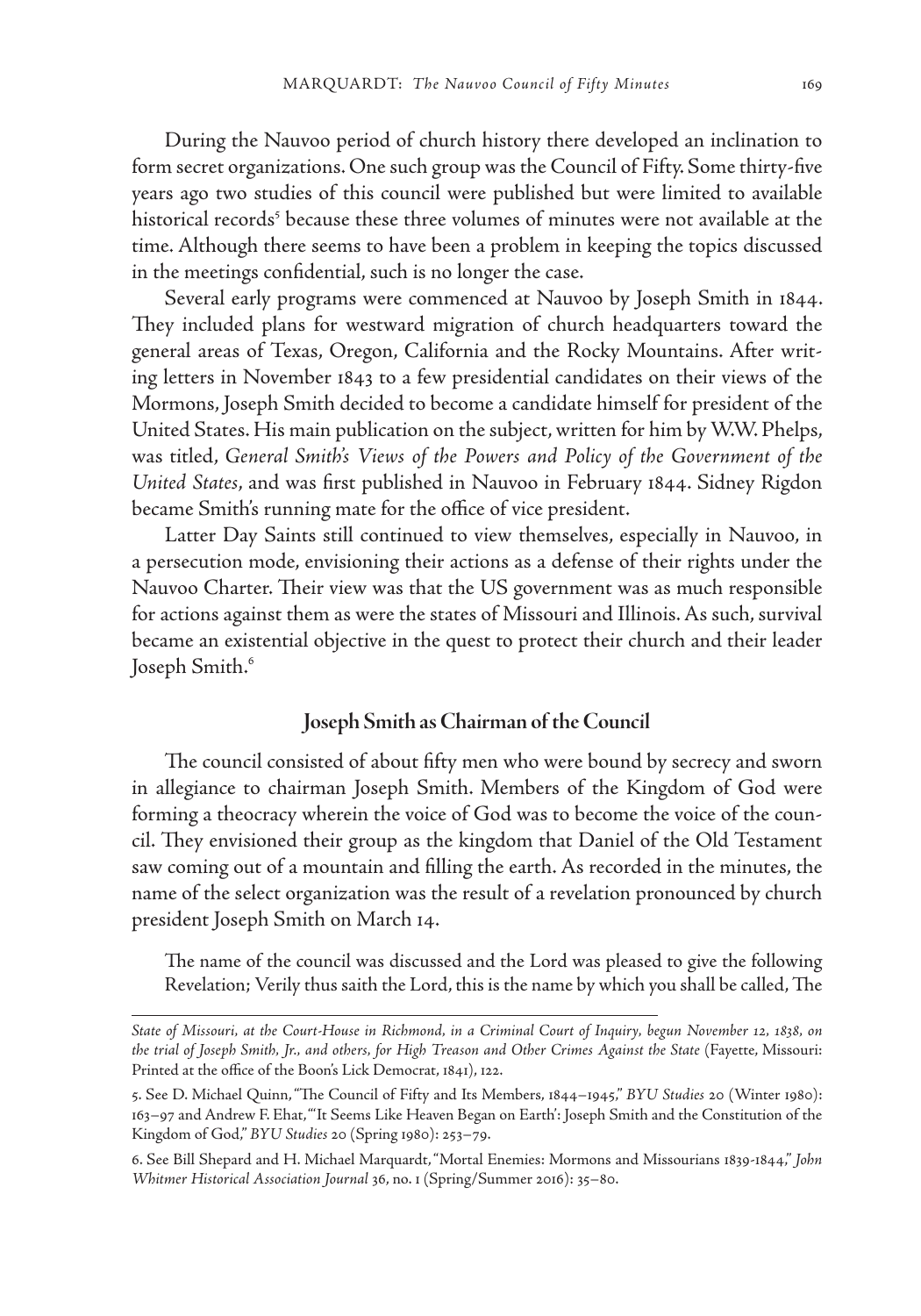Kingdom of God and his Laws, with the keys and power thereof, and judgment in the hands of his servants. Ahman Christ.7

At a church conference on April 5, Sidney Rigdon of the First Presidency mentioned in his discourse: "When God sets up a system of salvation, he sets up a system of government; when I speak of a government I mean what I say; I mean government that shall rule over temporal and spiritual affairs."8 Six days later, at a meeting of the Council of Fifty, Rigdon presented a history of the council and said, "The design was to form a Theocracy according to the will of Heaven, planted without any intention to interfere with any government of the world. We wish to have nothing to do with them. . . . It is nevertheless necessary to be careful and prudent inasmuch as there is so much disposition in the minds of men to cry treason at every thing we do." Rigdon "said further that we had chosen our beloved Prest. Joseph Smith as our standing chairman, and our mouth between us and our God."<sup>9</sup>

### **Joseph Smith Received as Prophet, Priest and King**

It was also in this secret group of men where they received "from this time henceforth and forever, Joseph Smith, as our Prophet, Priest & King, and uphold him in that capacity in which God has anointed him." The council adjourned the morning meeting "with shouts of Hossanna [*sic*] to God and the Lamb Amen and Amen."10 This occurred on April 11, 1844, at a meeting in the Nauvoo Masonic Hall, but the action did not remain a secret for long. A report published in New York from an individual who visited Nauvoo read:

In many respects, Joe [Smith] has the advantage over his illustrious predecessor [Mahomet]: he, Joe, is not only Prophet, but is also Mormon King, and in his triune function of Prophet, Priest and King, he lords it over God's heritage with such a strict eye to the Lord's treasury, that he will by and by be enabled to present the world with a faint imitation of the outward glories of Solomon's temple.<sup>11</sup>

At the April 18 council meeting Elder David Yearsley (1808–49), a merchant and council member, commented on setting up the kingdom:

<sup>7.</sup> Council of Fifty, Minutes, March 14, 1844, in Matthew J. Grow, Ronald K. Esplin, Mark Ashurst-McGee, Gerrit J. Dirkmaat, and Jeffrey D. Mahas, eds., *Council of Fifty, Minutes, March 1844–January 1846*, vol. 1 of the Administrative Records series of *The Joseph Smith Papers* (Salt Lake City: Church Historian's Press, 2016), 48–49 (hereafter as *Council of Fifty, Minutes*). The minutes are located in MS 30055, Council of Fifty record books, 1844–1846, LDS Church History Library, Salt Lake City.

<sup>8. &</sup>quot;Conference Minutes," *Times and Seasons* 5, no. 9 (May 1, 1844): 524.

<sup>9.</sup> *Council of Fifty, Minutes,* April 11, 1844, 88–89.

<sup>10.</sup> *Council of Fifty, Minutes,* April 11, 1844, 95–96.

<sup>11. &</sup>quot;Life in Nauvoo," April 25th, 1844, in *New-York Daily Tribune* vol. 4, no. 41, whole no. 975, May 28, 1844, p. 4, column 1.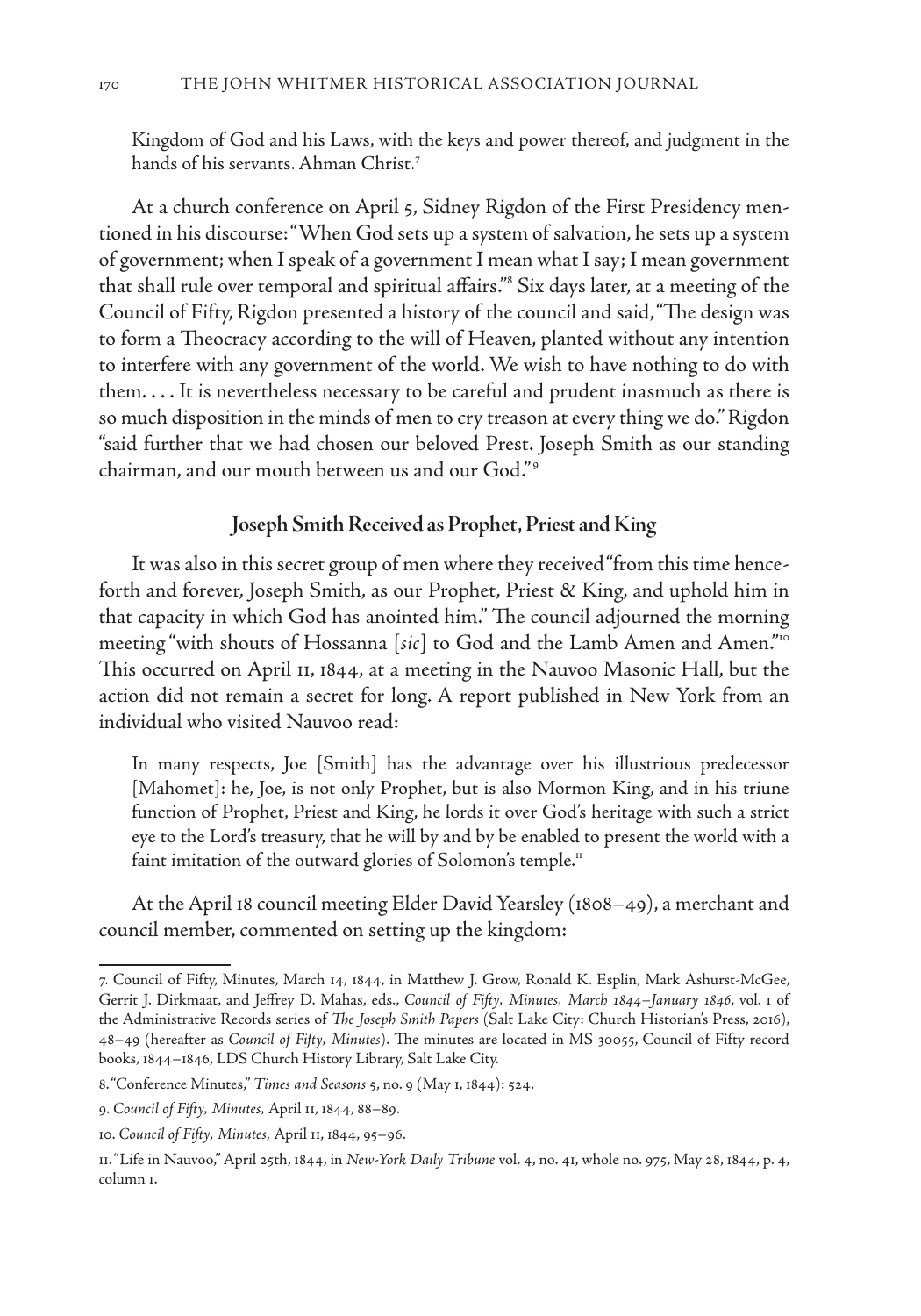We can try to elect our president for a scare crow, but how can a man be elected president when he is already proclaimed king. Can he give up his office for a smaller one.[?] He is perfectly willing to go and electioneer, to blind the eyes of the people, but he wants to see our king upheld in his office here.<sup>12</sup>

Joseph Smith was careful in cautioning council members, "It is not wisdom to use the term 'king' all the while. Let us use the term 'proper source' instead of 'king' and it will be all understood and no person can take advantage."<sup>13</sup>

#### **Excommunication of William Law, Jane Law and Others**

There was pressure from within the church by stalwart William Law, recently a member of the First Presidency, against what he regarded as secret practices not included in the teachings found in the Book of Mormon or the Doctrine and Covenants. The April 18 Council of Fifty meeting ended about 5:30 p.m., followed by a special "council of the authorities"<sup>14</sup> at 6:00 p.m. While six members of the Quorum of Twelve and seven of the Nauvoo High Council were present, this was neither a High Council meeting nor a council under Bishop Newel K. Whitney, who was also in attendance. Of the thirty-two men present at the meeting, twenty-three were members of the Council of Fifty.<sup>15</sup> Notably, neither Joseph Smith nor Sidney Rigdon attended. William and Jane Law and three other church members were excommunicated, and a notice to that effect was printed in the *Times and Seasons*:

Nauvoo, April, 18, 1844.

Robert D. Foster, Wilson Law, William Law, and Jane Law of Nauvoo; and Howard Smith, of Scott county, Illinois, for unchristian like conduct, were cut off from the Church of Jesus Christ of Latter Day Saints, by the authorities of said church, and ordered to be published in the Times and Seasons.

> W. RICHARDS, Church Recorder.<sup>16</sup>

Even after this event there was still time for negotiation and reconciliation between the church and the Law family. At the May 6, 1844 Council of Fifty meeting Sidney Rigdon "reported that he had a labored with the Laws without accomplishing any thing, but judged that they had taken a course which they never would

<sup>12.</sup> *Council of Fifty, Minutes,* April 18, 1844, 125.

<sup>13.</sup> *Council of Fifty, Minutes,* April 18, 1844, 128.

<sup>14.</sup> Willard Richards Journal, April 18, 1844, MS 1490, Church History Library.

<sup>15.</sup> See Joseph Smith Journal, kept by Willard Richards, April 18, 1844, Church History Library; also in Andrew H. Hedges, Alex D. Smith, and Brent M. Rogers, eds., *Journals, Volume 3: May 1843–June 1844* (Salt Lake City: Church Historian's Press, 2015), 231–32.

<sup>16.</sup> *Times and Seasons* 5, no. 8 (April 15, 1844): 511, printed circa April 20, 1844.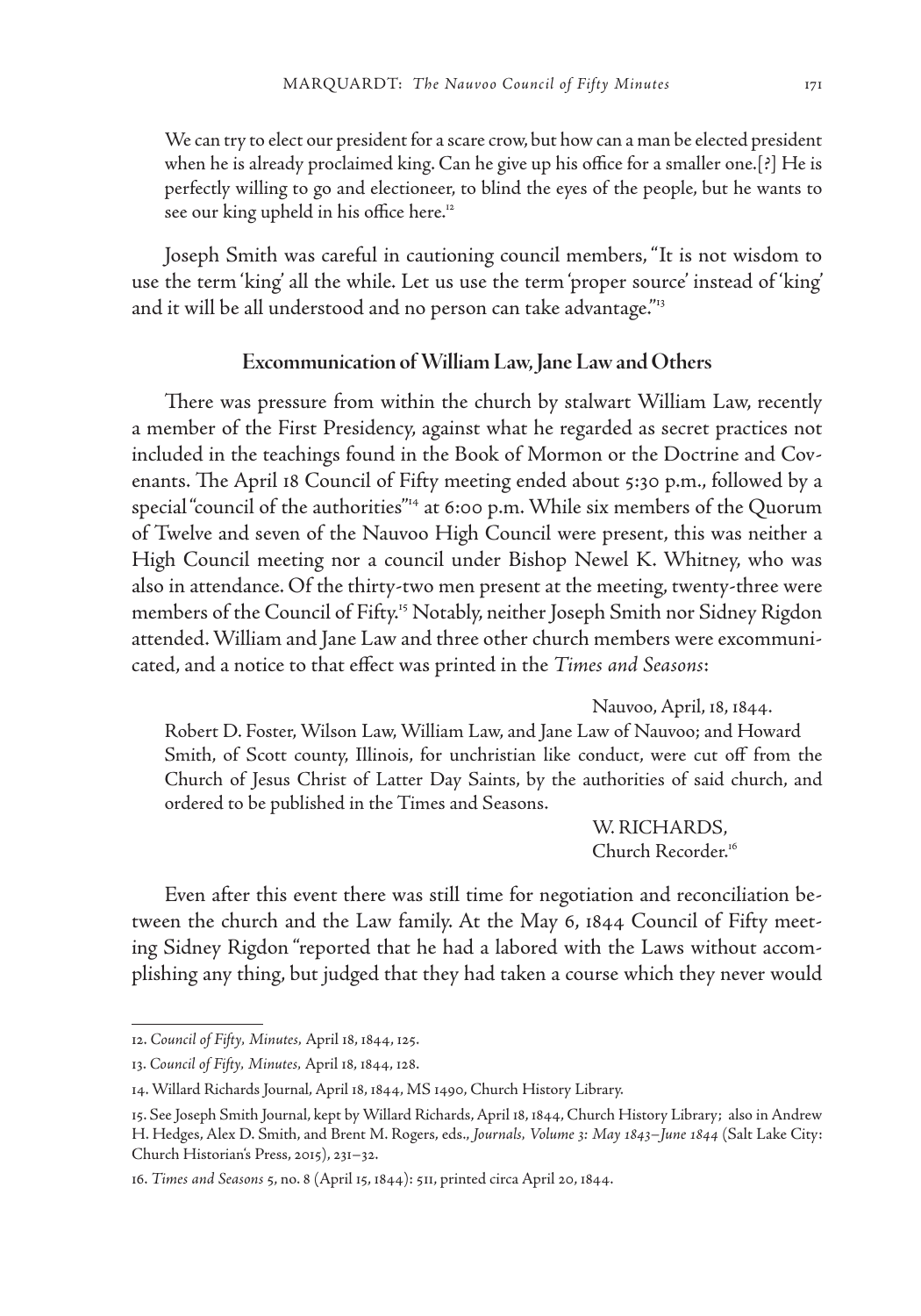become reconciled." The Council of Fifty turned the offenders over "to the buffetings of Satan."17 William Law afterwards helped establish the *Nauvoo Expositor*, a newspaper that would soon publish negative articles against both the church and the Nauvoo city charter.<sup>18</sup> Soon afterwards William Law would become a leader in a reformed church.

## **Constitution of the Kingdom of God**

A committee was appointed to write a constitution and bylaws of the Council of Fifty but had been unable to complete the assignment. Accordingly, Joseph Smith proclaimed a revelation on April 25 as follows:

Verily thus saith the Lord, ye are my constitution, and I am your God, and ye are my spokesmen. From henceforth do as I shall command you. Saith the Lord.<sup>19</sup>

Sidney Rigdon, Joseph Smith's vice presidential running mate, said on May 6 "as the Lord God lives Joseph shall be President next term and I will follow him."20 Six days later Smith proclaimed in a speech near the Nauvoo temple, "I calculate to be one of the Instruments of setting up the Kingdom of Daniel, by the word of the Lord, and I intend to lay a foundation that will revolutionize the whole world."<sup>21</sup>

The last meeting of the fifty was held on May 25, 1844, with Joseph Smith in attendance. Shortly thereafter on June 7, the only issue of the accusatory *Nauvoo Expositor* was published, and twenty days later Joseph and Hyrum Smith lay dead of murder at Carthage jail.

#### **Brigham Young as Chairman of the Council**

The first meeting of the Council of Fifty following the death of Joseph Smith was held on February 4, 1845. This initiated three clusters of meetings that would be held in Nauvoo: February 4–May 10, 1845; September 9–October 4, 1845; and January 1846. Wanting nothing to do with the US government, members instead focused on five topics: (1) Brigham Young as successor to Joseph Smith; (2) the gentiles' rejection of the gospel; (3) confirmation of Brigham Young as prophet, priest and king; (4) plans for deputizing Indians to assist in the mission; and (5) plans for the western migration.

<sup>17.</sup> *Council of Fifty, Minutes,* May 6, 1844, 152, 154.

<sup>18. [</sup>No title], *Nauvoo Expositor* 1 ( June 7, 1844): 2, column 3.

<sup>19.</sup> *Council of Fifty, Minutes,* April 25, 1844, 136–37.

<sup>20.</sup> *Council of Fifty, Minutes,* May 6, 1844, 158.

<sup>21.</sup> Discourse reported by Thomas Bullock, May 12, 1844, Joseph Smith Collection, MS 155, box 4, folder 6, Church History Library.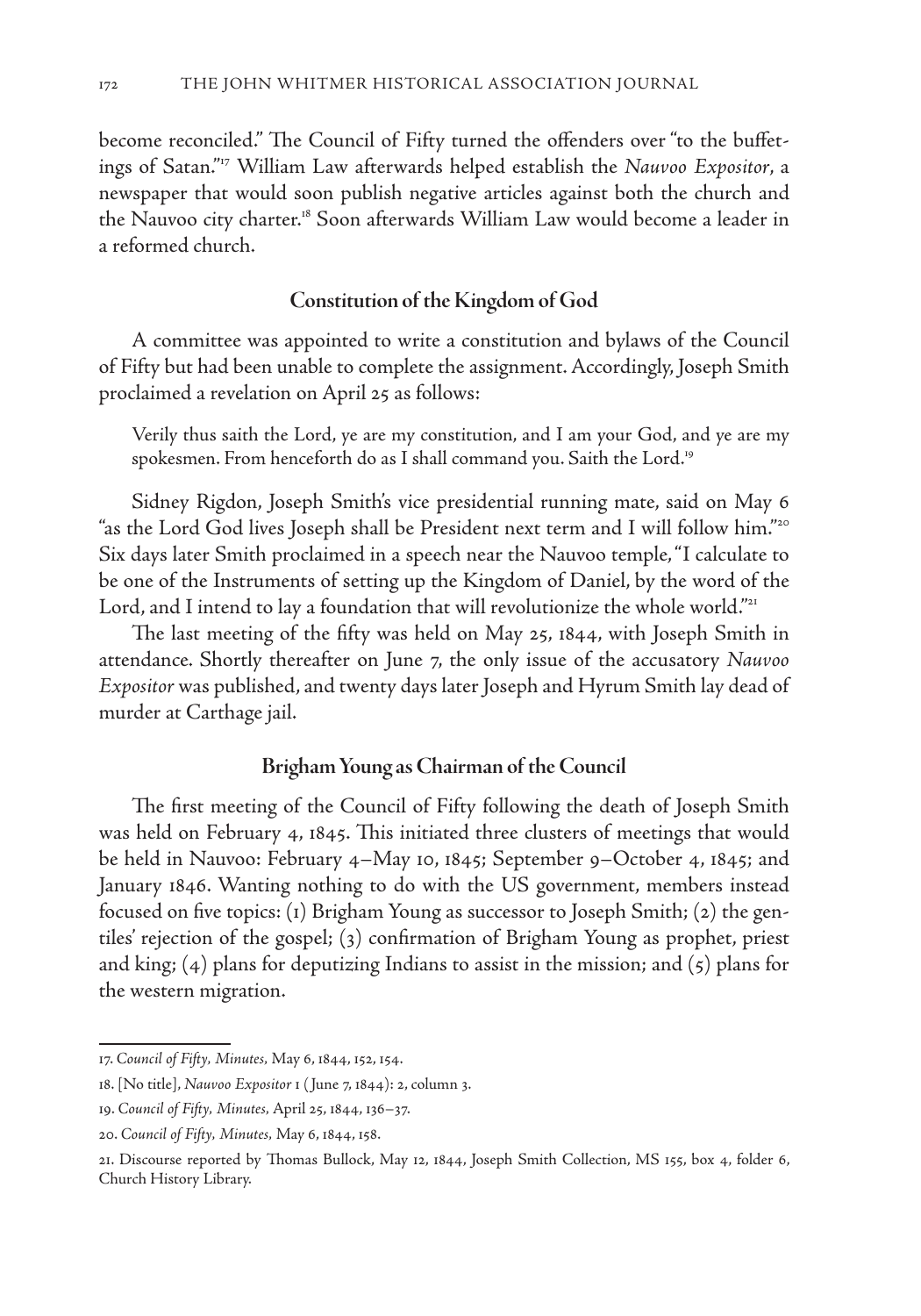In early 1845 the first copies of a *Proclamation of the Twelve Apostles of the Church of Jesus Christ, of Latter-Day Saints. To all the Kings of the World; To the President of the United States of America; To the Governors of the several States; And to the Rulers and People of all Nations: Greetings* were published in New York. The proclamation was composed by Council of Fifty member Parley P. Pratt and proclaimed, "Know ye:— That the kingdom of God has come: as has been predicted by ancient prophets, and prayed for in all ages; even that kingdom which shall fill the whole earth, and shall stand for ever."<sup>22</sup>

#### **Brigham Young the Successor to Joseph Smith**

At the first council meeting after Joseph Smith's death, held on February 4, 1845, it was confirmed that Brigham Young was "president of this quorum" and "president of the Kingdom of God."23 Orson Pratt said it was "self evident that the president of the church stands as the head of this council."24 Willard Richards told Council members, "Instead of saying K-i-n-g say chairman." As indicated by William Clayton in the minutes, Young was the "legal successor of president Joseph as our head."<sup>25</sup>

Members of the council knew there were leaks of what was discussed in their meetings. W. W. Phelps commented, "Tis not yet a year since this council was first organized, yet, some have told what has passed here although under the most solemn obligations of secrecy."26 Orrin Porter Rockwell said "those [who] leaked out shall pay the forfeit by the loss of his head; if I find them."<sup>27</sup>

The minutes of the special conference for April 7, 1845, included the proposal by Apostle George A. Smith "that we acknowledge President Brigham Young as the President of the Quorum of the Twelve Apostles to this Church, and nation, and all nations, and also the President of the whole Church of Latter Day Saints," which vote was carried unanimously.<sup>28</sup> The minutes were edited for publication in the *Times* 

<sup>22.</sup> *Proclamation of the Twelve Apostles of the Church of Jesus Christ, of Latter-Day Saints. To all the Kings of the World; To the President of the United States of America; To the Governors of the several States; And to the Rulers and People of all Nations: Greetings* (New York, April 6, 1845), 1.

<sup>23.</sup> *Council of Fifty, Minutes,* February 4, 1845, 221.

<sup>24.</sup> *Council of Fifty, Minutes,* February 4, 1845, 223.

<sup>25.</sup> *Council of Fifty, Minutes,* February 4, 1845, 224–25.

<sup>26.</sup> *Council of Fifty, Minutes,* February 4, 1845, 220.

<sup>27.</sup> *Council of Fifty, Minutes,* February 4, 1845, 224.

<sup>28.</sup> General Church Minutes, CR 100 318, box 1, folder 32, April 7, 1845, Church History Library. Other individuals mentioned Brigham Young as church president. See Samuel James to S[idney]. Rigdon, January 28, 1845, *Latter Day Saints' Messenger and Advocate* 1, no. 9 (March 1, 1845): 130, column 2, Pittsburgh, PA; Daniel Davis Diary, MS 1676, folder 1, 12, Church History Library; Appointment of David Candland to a mission in England, January 22, 1846, signed by Brigham Young "President of the church of Jesus Christ of Latter Day Saints," copy in my possession. See also D. Michael Quinn, *The Mormon Hierarchy: Origins of Power* (Salt Lake City: Signature Books in association with Smith Research Associates, 1994), 178, 648, 650–51.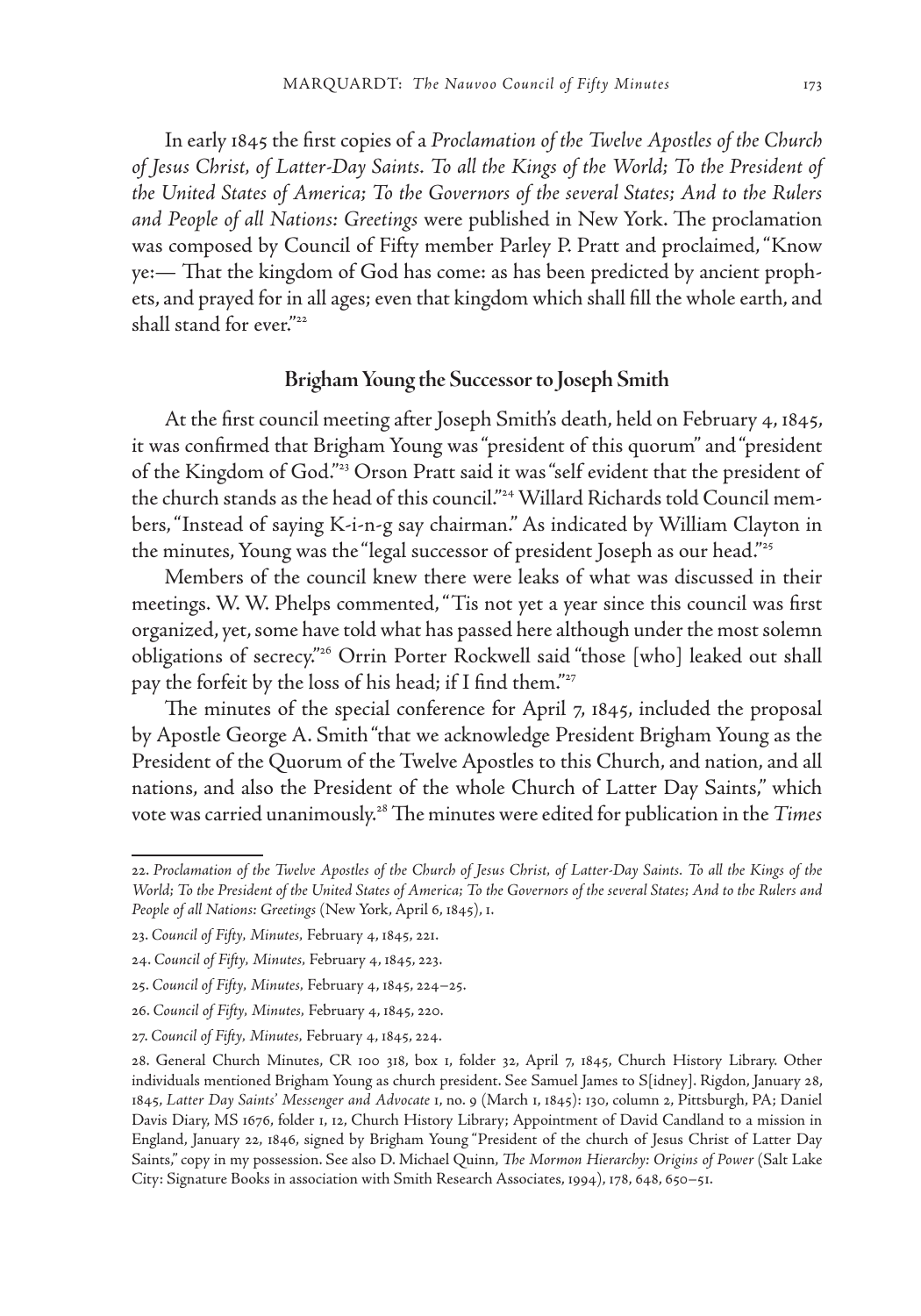*and Seasons*, eliminating the phrase, "nation, and all nations, and also the President of the whole Church of Latter Day Saints" and adding the word "generation" to read "that we acknowledge President Brigham Young is the president of the quorum of the Twelve apostles to this church and generation."<sup>29</sup>

## The Gentiles Have Rejected the Gospel<sup>30</sup>

Mormon scriptures predicted a time when the fullness of the gospel would be rejected by the gentiles. From that point the gospel would go to the house of Israel, of which the American Indians were alleged to be a remnant. This would be considered in prophetic words that "the times of the Gentiles be fulfilled."31 The concept of the gentiles' rejection was discussed in Council of Fifty meetings.

William Clayton did not attend the meeting of February 27, 1845, as he was ill. In separate minutes of the "Meeting of the Twelve & others," recorded by clerk Thomas Bullock, it included the comment of W. W. Phelps that "the Kingdom is <now> rent from the Gentiles."32 Two days later council president Brigham Young explained, "The gentiles have rejected the gospel and we will carry it to the branch of the house of Israel in the west. Let the gentiles remain in ignorance unless they will come to the standard."33

This discussion continued in the month of March through the next four meetings of the Council. George Miller said the "gentiles have rejected every thing that belongs to salvation" and "the fullness of the gentiles has come in."34

At the March 11 meeting Brigham Young said, "He don[']t care about preaching to the gentiles any longer" but "feels as Lyman Wight said let the damned scoundrels be killed, let them be swept off from the earth, and then we can go and be baptized for them." Young continued, "The gentiles have rejected the gospel, and where shall we go to preach. We cannot go any where but to the house of Israel ... This is the last call we will make to them and if they don[']t listen to it we will sweep them out of existance [existence]." Heber Kimball agreed.<sup>35</sup>

<sup>29. &</sup>quot;Conference Minutes," *Times and Seasons* 6, no. 7 (April 15, 1845): 870.

<sup>30.</sup> See William Shepard, "The Concept of a 'Rejected Gospel' in Mormon History, Part 1," *Journal of Mormon History* 34, no. 2 (Spring 2008): 130–81.

<sup>31.</sup> *Book of Mormon* (Palmyra [New York]: E. B. Grandin, 1830), 487–88; A Book of Commandments, for the Government of the Church of Christ (Independence [MO]: W. W. Phelps & Co., 1833), 4:5–6 (March 1829); 48:25–27 (March 1831).

<sup>32.</sup> *Council of Fifty, Minutes,* in printed Appendix 1, February 27, 1845, 533, angle brackets indicate words above the line. See also Jedediah S. Rogers, ed., *The Council of Fifty: A Documentary History* (Salt Lake City: Signature Books, 2014), 83.

<sup>33.</sup> *Council of Fifty, Minutes,* March 1, 1845, 255.

<sup>34.</sup> *Council of Fifty, Minutes,* March 4, 1845, 289.

<sup>35.</sup> *Council of Fifty, Minutes,* March 11, 1845, 299–301.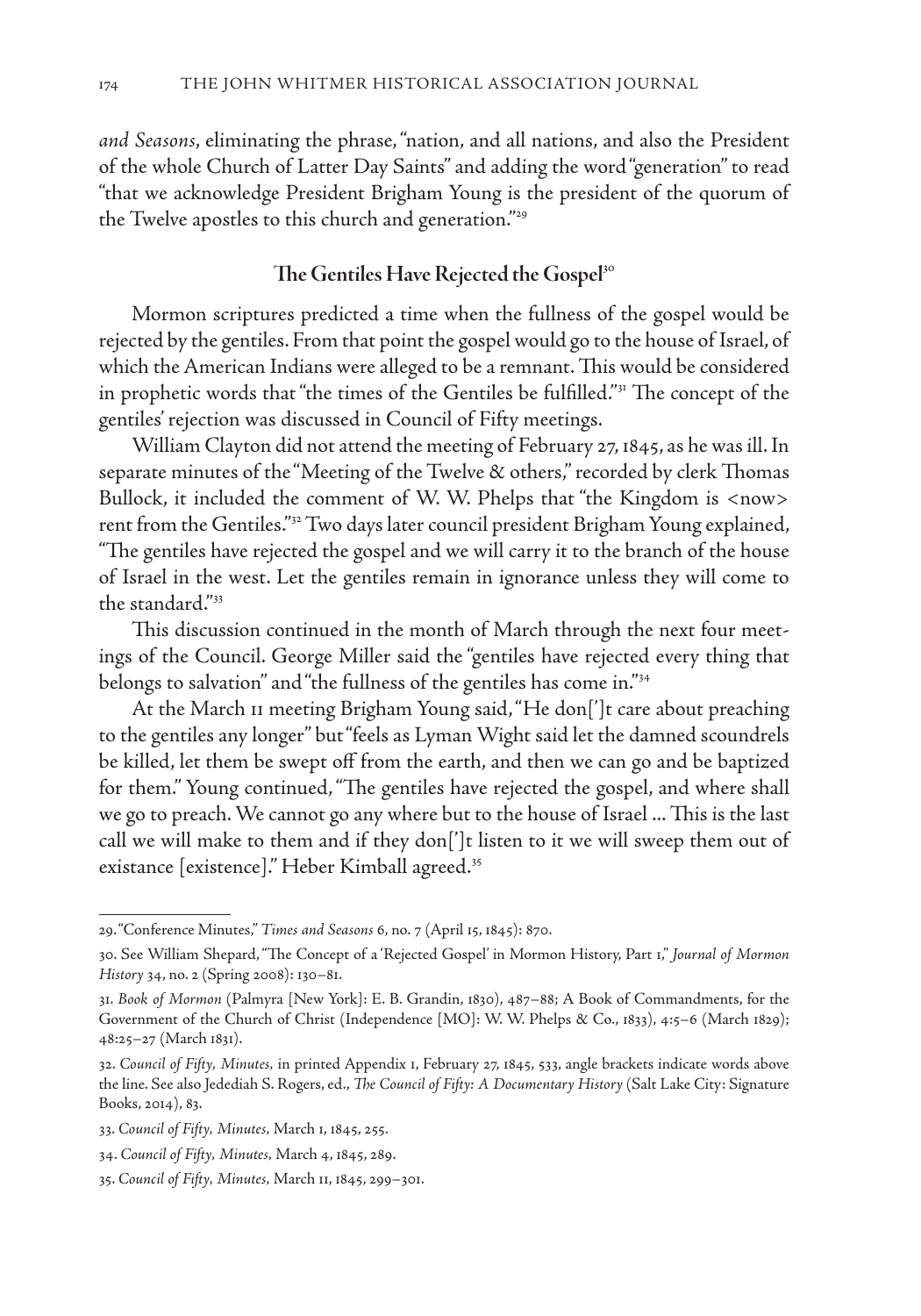On March 18 Young confirmed what he had stated the previous week. Orson Spencer expressed his feelings, "Our salvation is the destruction of the gentiles and their destruction will be our salvation."36 Young stated, "The kingdom is rent from the gentiles, and has been ever since this council was organised."37

At the church conference of April 8 Heber C. Kimball "proposed to withdraw fellowship from the Gentiles' eniquity [iniquity], which was done by a unanimous vote" and it was explained: "Now they are disfellowshipt."38 Brigham Young said "that, by martyring the Prophet and Patriarch, the Gentiles have rejected the gospel."39 During the next conference in October, Apostle Kimball mentioned, "At the last conference, a vote was passed that the Gentiles were cut off; and now, why do you want to labor for them. Inasmuch as the Gentiles reject us, lo! we turn to the Jews."40

#### **Brigham Young Confirmed as Prophet, Priest and King**

Some new members were inducted into the council on March 1. They voted in the affirmative to "receive Prest. B. Young as successor of Prest. Joseph Smith and prophet, priest, and king to this kingdom forever after."41 On March 4 those present "all voted to sustain Prest Young in his place as standing chairman, Prophet, Priest, and King." Heber C. Kimball, filling in as chairman for this meeting, "said that this was the kingdom which Daniel saw would be set up in the last days which would overthrow and subdue all other kingdoms."42

#### **Beyond the Rocky Mountains**

Discussions during the next three March meetings included harsh words of Brigham Young as summarized by the clerk: "in regard to going beyond the rocky mountains, he don[']t feel like it, it is so far to go there, and have to come back to kill off these cursed scoundrels."43 Orson Pratt thought "to read the minutes seems to him to be a waste of time."44

It was not always clear where President Young intended the Mormons to place their new home. He said "it was Joseph[']s mind that the head of California Bay was

<sup>36.</sup> *Council of Fifty, Minutes,* March 18, 1845, 335.

<sup>37.</sup> *Council of Fifty, Minutes,* March 18, 1845, 338.

<sup>38. &</sup>quot;Speech Delivered by Heber C. Kimball," April 8, 1845 in *Times and Seasons* 6, no. 13 ( July 15, 1845): 973.

<sup>39. &</sup>quot;The Conference," *Nauvoo Neighbor* 2, no. 50 (April 16, 1845): 2.

<sup>40. &</sup>quot;Conference Minutes," April 8, 1845, *Times and Seasons* 6, no. 16 (November 1, 1845): 1012.

<sup>41.</sup> *Council of Fifty, Minutes,* March 1, 1845, 256.

<sup>42.</sup> *Council of Fifty, Minutes,* March 4, 1845, 278.

<sup>43.</sup> *Council of Fifty, Minutes,* March 11, 1845, 303.

<sup>44.</sup> *Council of Fifty, Minutes,* March 18, 1845, 325.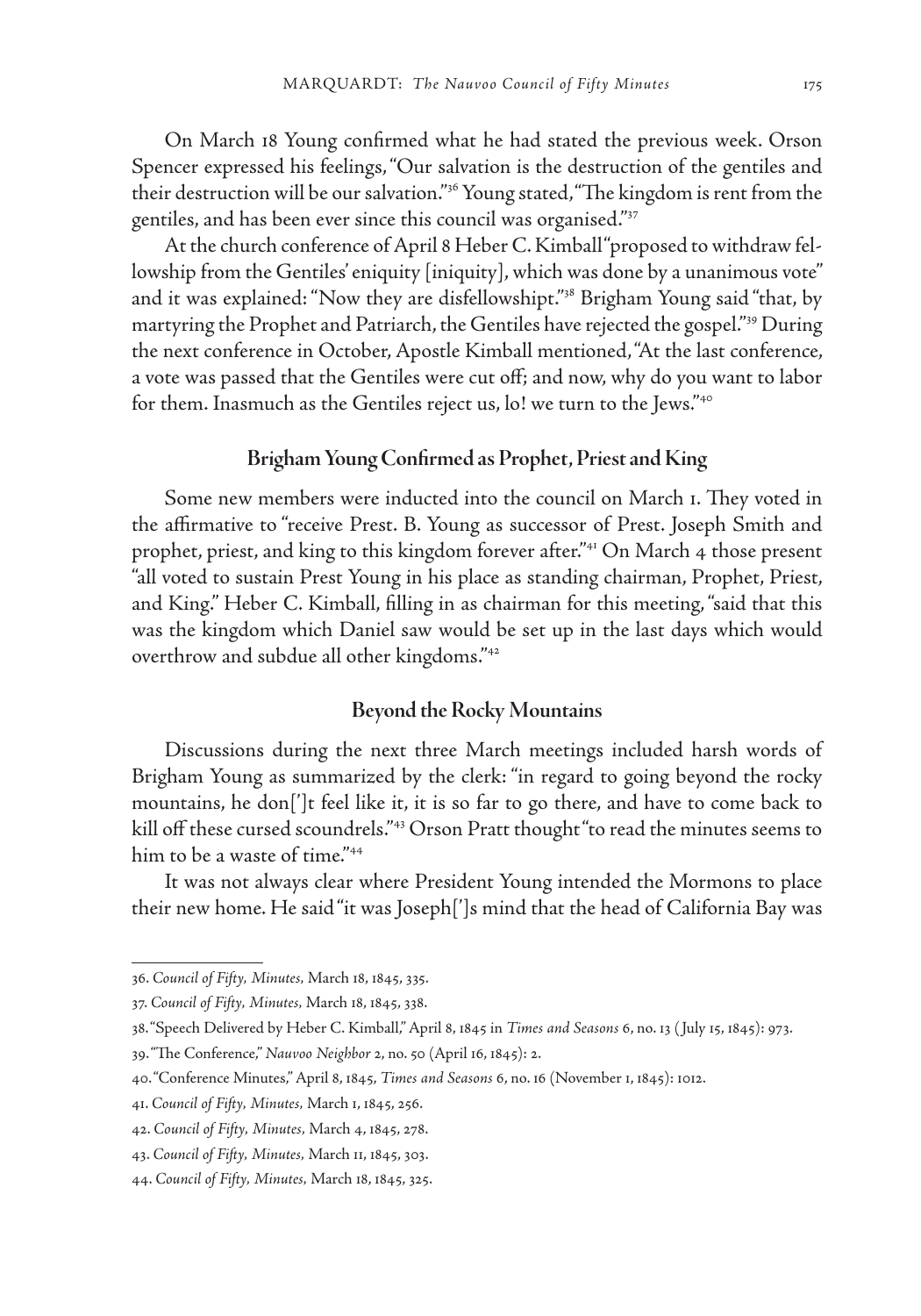the place for us where we could have commercial advantages, but he also proposed other places for our consideration."45 John Taylor said "We ask no favors of the United States of any kind nor never mean to."46 Concerning the command to build the Nauvoo House, Young explained:

It is a commandment from God through the prophet Joseph to build that house and shall we say we can[']t build it? no. If we say we can build it, we can do it. There are sacred records deposited in the foundation of that house and it is our duty to build the house and cover up those records.<sup>47</sup>

After hearing a report from John M. Bernhisel, counselor John Taylor said he was much pleased:

Sufficient information has been given to prove that it is a good place for the saints to make a location, that they may build a City on the Coast of the Pacific and carry the gospel to the other part of the globe. This would be a good place for the time being, there is plenty of cattle and provisions of every kind. We will soon be independent of this nation, and we will be the head and not the tail.<sup>48</sup>

### **Shod with the Preparation of the Gospel of Peace**

Apostle Heber C. Kimball said in his discourse at an April 8 church conference that he wanted the church members to finish the Nauvoo Temple and take stock in the Nauvoo House. He quoted Ephesians 6:15 (KJV), "And your feet shod with the preparation of the gospel of peace." But in this case the reference was to having weapons, like knives, guns and rifles that could be used against others. Kimball asked and answered:

What is the object do you suppose of making the proclamation for all the saints to gather in, from all the United States, if we want to send them back again? We want them here, that they may help us to build the Temple, and the Nauvoo House; and want them to bring their firelocks, and learn to use them, and keep them well cleaned and loaded, and primed, so that they will go off the first shot, that every man may be in

<sup>45.</sup> *Council of Fifty, Minutes,* March 18, 1845, 328.

<sup>46.</sup> *Council of Fifty, Minutes,* March 18, 1845, 330.

<sup>47.</sup> *Council of Fifty, Minutes,* March 18, 1845, 344. The list of items deposited in the cornerstone of the Nauvoo House on October 2, 1841 included the original Book of Mormon manuscript. Recorded in the Book of the Law of the Lord under the date of December 29, 1841, see Andrew H. Hedges, Alex D. Smith, and Richard Lloyd Anderson, eds., *Journals, Volume 2: December 1841–April 1843* (Salt Lake City: Church Historian's Press, 2011), 19–20.

<sup>48.</sup> *Council of Fifty, Minutes,* March 22, 1845, 352.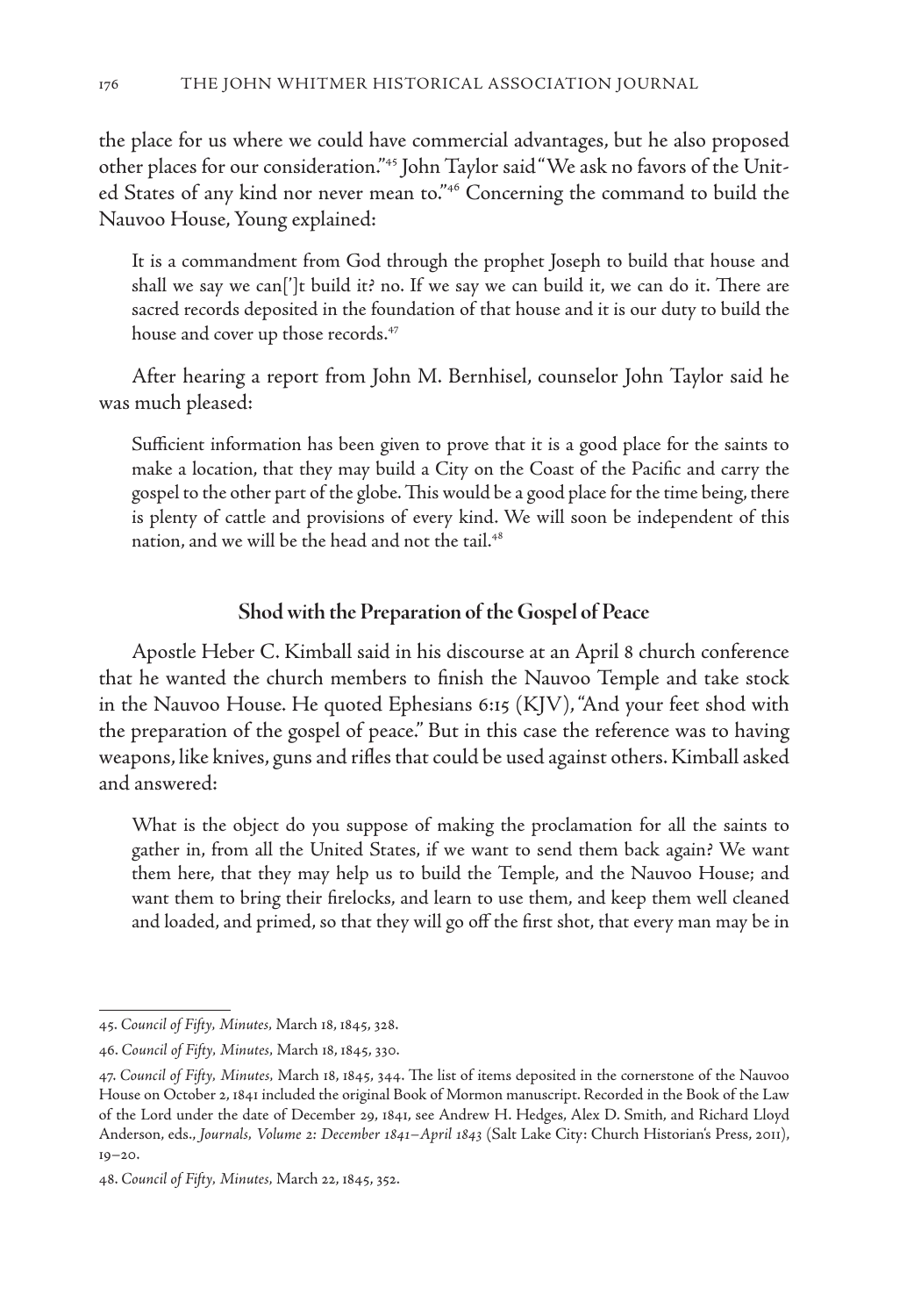readiness, and prepared, that is, every man shod with the preparation of the gospel of peace; (holding up his cane as a sample;) that is the way.<sup>49</sup>

What Kimball was referencing in this passage was clarified in the Council of Fifty minutes. At the first Council meeting after the April conference Peter Haws "said he had long contemplated the means whereby cousin Lemuel could be shod with the preparation of the gospel of peace." "Preparation of the gospel of peace" was explained in a footnote: "This phrase was used by Latter-day Saints at this time to describe being armed."50 Haws commented, "The Indians think nothing of going two or three thousand miles, and whenever it is made known to them, that they can have a preparation of the gospel to administer to this nation they will go into it."<sup>51</sup> The idea was to give weapons to the American Indians.

The minutes reported that John Taylor "believes in every one of the Indian tribes being shod with the preparation of the gospel."<sup>52</sup> Charles C. Rich said, "we should have the pulling of the strings, and that we should have the influence with the Indians and not any other nation. He would be glad to have the Indians put in possession of the arms, but let us have the influence of dictating and controlling the whole matter."53

Theodore Turley, who had been commissioned on March 18 to make Bowie knives and fifteen-shooters (rifles), "said he had been appointed to go to work and make some tools for the preparation of the gospel" and needed a larger shop.<sup>54</sup>

In May Thomas Bullock recorded Brigham Young as saying:

I want you all to be shod with the preparat[ion]n. of the Gospel – have your firelocks clean – be ready at a moments warning – to slaughter all that come – they will find death here – c [and] hell will follow after – our enemies if they tho[ugh]t. we were not prepared, wo[ul]d. be upon us – we have influence in the world – every one be peaceable, atte[n]d. to their own bus[iness]: c [and] if an enemy comes to destroy me or my family I wo[ul]d. send them to hell across lots.<sup>55</sup>

<sup>49. &</sup>quot;Speech Delivered by Heber C. Kimball," April 8, 1845, *Times and Seasons* 6, no. 13 ( July 15, 1845): 971. The local newspaper made an interesting reference to the Nauvoo cane, "It is becoming quite fashionable for gentlemen to possess *a Nauvoo cane*; and the good people of this city of peace, also use *a cane*,—but the point of the staff, is, to have it 'shod with the preparation of the gospel.'" "Nauvoo Canes," *Nauvoo Neighbor* 2, no. 52 (April 30, 1845): 2, column 5, emphasis retained. Kimball's speech was reprinted in the *Warsaw Signal* 2 (October 22, 1845):1.

<sup>50.</sup> *Council of Fifty, Minutes,* April 11, 1845, 403, and note 665.

<sup>51.</sup> *Council of Fifty, Minutes,* April 11, 1845, 408.

<sup>52.</sup> *Council of Fifty, Minutes,* April 11, 1845, 406.

<sup>53.</sup> *Council of Fifty, Minutes,* April 11, 1845, 408.

<sup>54.</sup> *Council of Fifty, Minutes,* April 11, 1845, 416.

<sup>55.</sup> General Church Minutes, CR 100 318, Box 1, folder 33, May 4, 1845, Church History Library.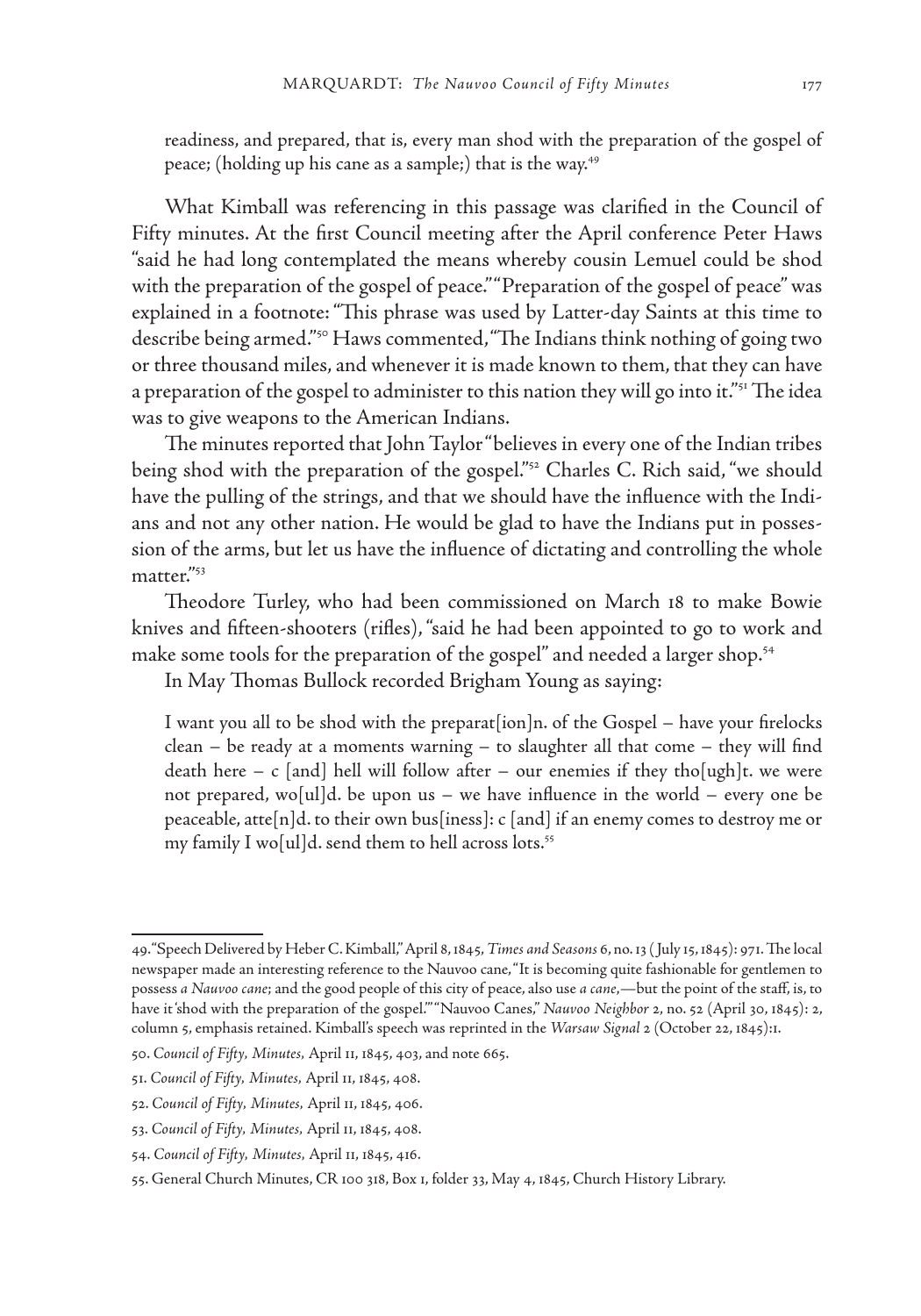At the May 10 Council meeting Heber C. Kimball "moved that we declare ourselves an independant [*sic*] nation," and Orson Pratt "said he did not think it necessary, inasmuch as the nation has already made us independant." Brigham Young "stated that through his advise brother Turley has commenced making fifteen shooters, and has one here for a sample. He wants some of one of the brethren to buy it, that Turley can send to St Louis and get some more barrels. The Gun was sold to W. [Willard] Richards."<sup>56</sup>

#### **More Plans for the Western Migration**

At the first meeting in September Brigham Young indicated "that there is not much difficulty in sending people beyond the mountains. We have designed sending them somewhere near the Great Salt Lake and after we get there, in a little time we can work our way to the head of the California Bay, or the Bay of the St [San] Francisco."57 Six days later Young wrote in a letter to Samuel Brannan, "I wish you together with your press[,] paper and ten thousand of the brethren were now in California at the Bay of St. Francisco, and if you can clear yourself and go there do so and we will meet you there."58

The Council of Fifty was still making considerations on where to locate in January 1846. In their next-to-last meeting William Clayton recorded in the minutes concerning Brigham Young, "When we leave here his mind is to go just beyond the Rocky mountains, somewhere on the Mexican claim and the United States will have no business to come there and if they do we will treat them as enemies."59

#### **Summary**

We have learned from the minutes that both Joseph Smith and Brigham Young were accepted in their chairmanships as prophet, priest and king in this latter-day "Kingdom of God." Many of the ideas planned in Council meetings, thought to be important at the time, would never occur. William Shepard explained:

After the deaths of Brigham Young in 1877 and Orson Pratt in 1881, the doctrine of Gentile rejection was rarely mentioned. Reasons for its decline include the Church's distancing itself from doctrines which antagonized non-Mormons, a transition away from teaching that the millennium was imminent, and the fact that the doctrine impeded

<sup>56.</sup> *Council of Fifty, Minutes,* May 10, 1845, 454.

<sup>57.</sup> *Council of Fifty, Minutes,* September 9, 1845, 472.

<sup>58.</sup> Brigham Young office files, Brigham Young to Samuel Brannan, September 15, 1845, retained copy, CR 1234 1, box 16, folder 4, Church History Library. Printed in Will Bagley, ed., *Scoundrel's Tale: The Samuel Brannan Papers* (Spokane, WA: Arthur H. Clark Company, 1999), 91–92. The words "and we will meet you there" were omitted when the Manuscript History of Brigham Young was compiled.

<sup>59.</sup> *Council of Fifty, Minutes,* January 11, 1846, 513.